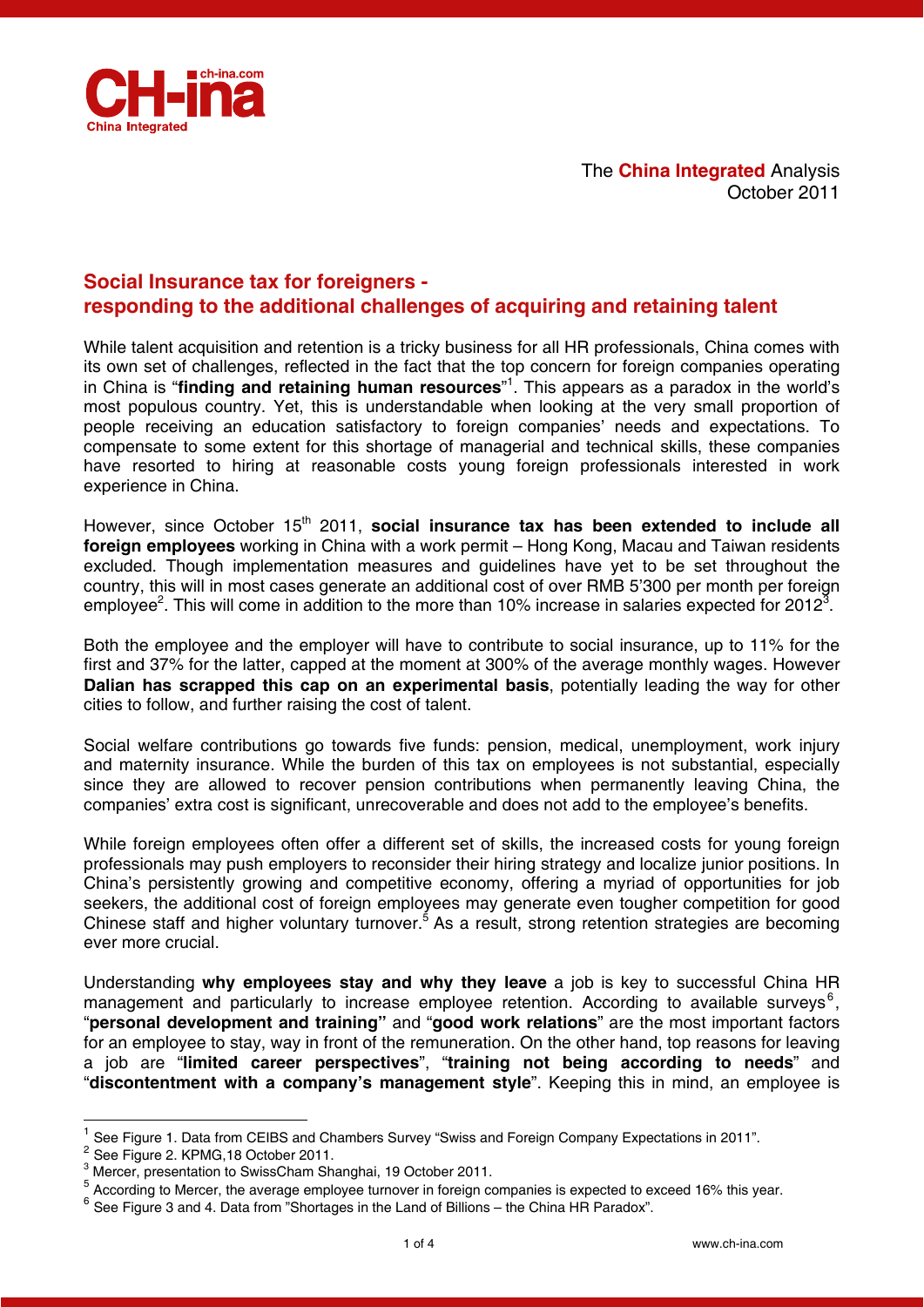most likely to join a company and stay if she or he sees opportunities to develop and move up the corporate ladder.

Considering the hours spent in the office and long commuting time, **a good working environment** is also of crucial importance for most employees. The many hours dedicated to their professional activity results in the "quality of life at work" becoming an important element of quality of life. This is particularly true for employees who favor a balanced life over fast career gains. A good "family-like" working atmosphere goes a long way to retain such employees.

Yet, **retaining starts at hiring.** Remembering that personal development is the key reason to stay for Chinese employees, criteria for hiring in China should be carefully considered to ensure a successful work performance and retention.

While traditionally in the West a candidate is selected in priority based on skills and competences, personality and ethics should take precedence in China, provided the candidates are fast learners. On one hand, skills can be taught while ethics and a matching personality cannot. On the other, employees' interest in personal development ensures that they quickly learn some of the skills they may lack. And while they learn and develop they tend to stay with the job.

In conclusion, the old motto "**if you can't find them, make them**" is very pertinent in China, not only because skills are rare and personality more often an issue, but also because employees have such thirst for personal development. Accordingly, to be successful, organizations should naturally focus on training. At the same time they need to be able to provide employees with positions matching their growing abilities, as the best and most ambitious will want career perspectives or will move on. The ongoing international downturn and the memory of 2009 may however help to remind employees of the value of stability and, hopefully, provide a bit of respite to HR managers in 2012.

We hope that the above is of support to your operations. For more information about this topic or support in acquiring or retaining talent in China, do not hesitate to contact n.musy@ch-ina.com.

© Sarah Edmonds & your China Integrated team

*Should you want us to take you off our mailing list, kindly let us know.*

# **China Integrated**

China Integrated is designed to facilitate the long-term, superior success of its clients in China.

With 20 years experience and comprehensive in-house expertise in research, legal, recruitment, tax, finance, IT/ERP & public relations, China Integrated is specialized in establishing or acquiring successful businesses and managing the back offices of its clients.

Through its decades of professional experience and strong track record in the field of recruitment and HR management, China Integrated provides a wide array of services ranging from comprehensive HR concepts, to HR search, assessment & selection, and training concepts including performance incentive systems to ensure retention and company performance.

China Integrated has offices in Shanghai, Beijing, Hong Kong and Mongolia.

To receive our studies: "The China HR Paradox", "Behind the China Kaleidoscope" and "2010 Doing Business in China: A Survey of European Companies" in cooperation with CEIBS, kindly see the Publications section of www.ch-ina.com.

### **Engineering your Success**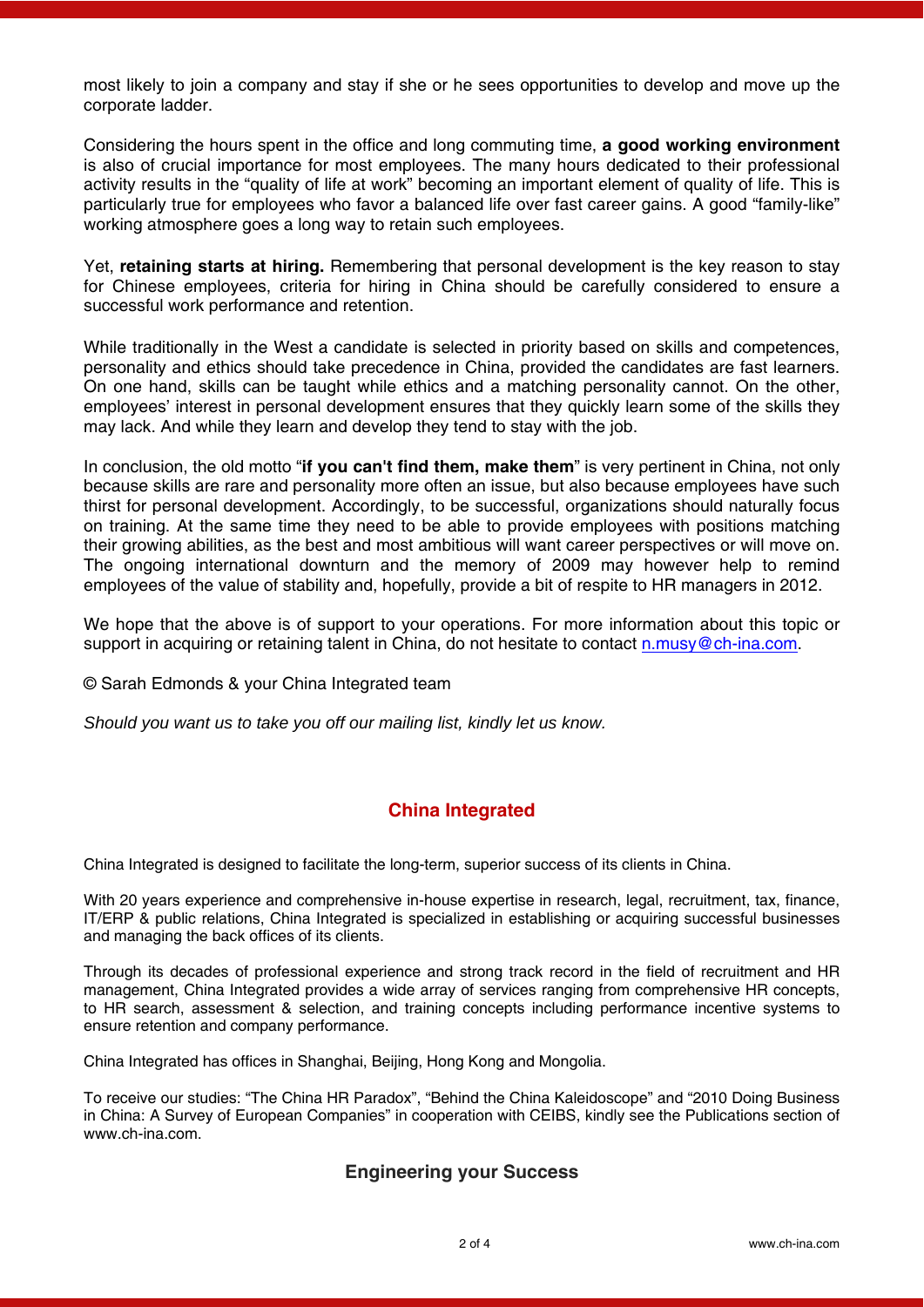## **APPENDIX**

### **Figure 1. Top concern for foreign companies operating in China**



### **Figure 2. Contribution rates – Shanghai**

| <b>Social Fund</b>  | <b>Employee Rates</b> | <b>Employee</b><br><b>Contribution (RMB)</b> | <b>Employer</b><br><b>Rates</b> | <b>Employer</b><br><b>Contribution (RMB)</b> |
|---------------------|-----------------------|----------------------------------------------|---------------------------------|----------------------------------------------|
| <b>Pension</b>      | 8%                    | 935                                          | 22%                             | 2'571                                        |
| <b>Medical</b>      | 2%                    | 234                                          | 12%                             | 1'403                                        |
| <b>Unemployment</b> | 1%                    | 117                                          | 1.7%                            | 199                                          |
| <b>Maternity</b>    | ٠                     | $\overline{\phantom{0}}$                     | 0.8%                            | 94                                           |
| <b>Work Injury</b>  | -                     | $\blacksquare$                               | 0.5%                            | 58                                           |
| <b>Total</b>        | 11%                   | 1'286                                        | 37%                             | 4'325                                        |

Contributions capped at 300% of the average monthly wages in Shanghai, which is RMB 11'688 currently (RMB 3'896 x 3)